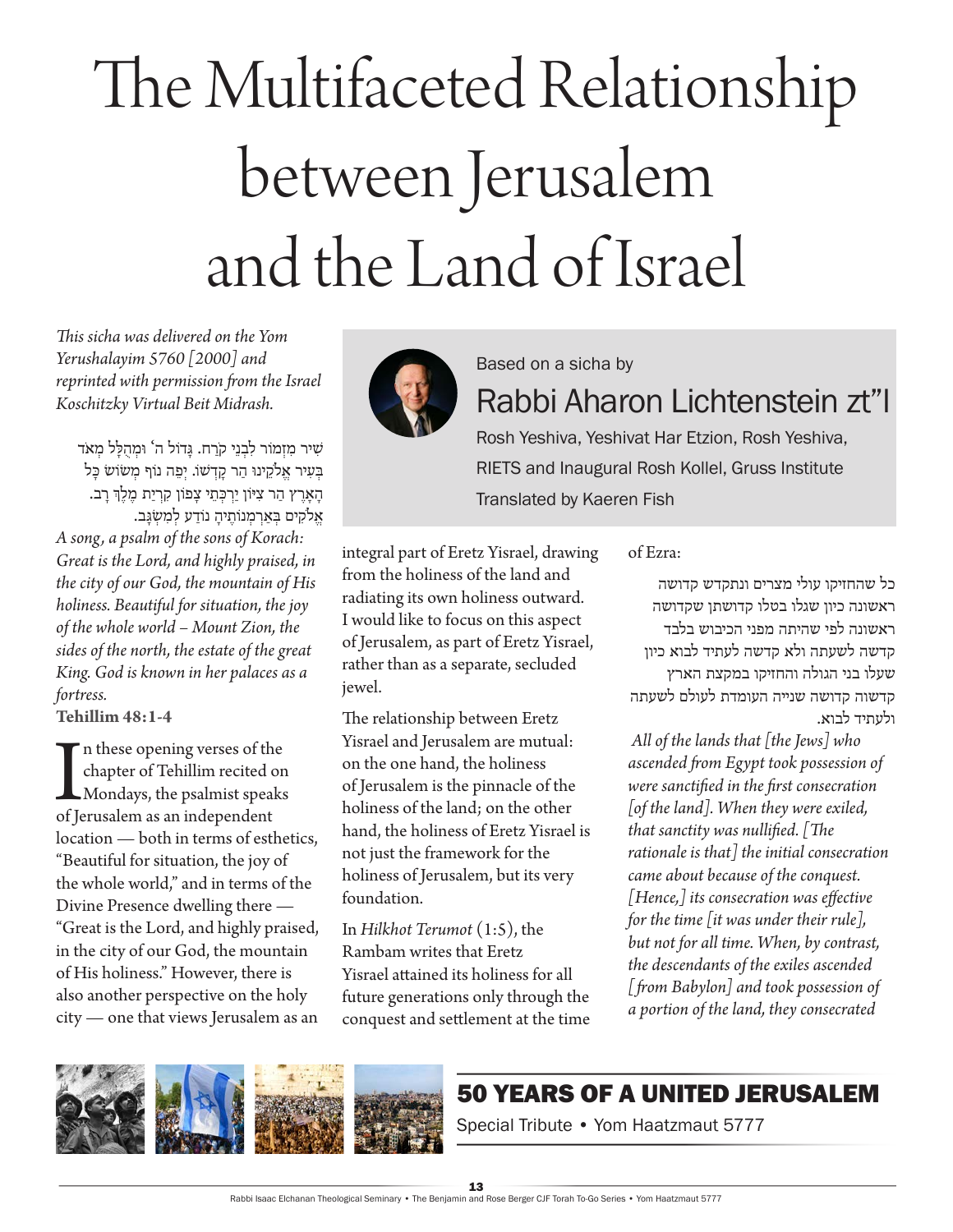## *it a second time. [This consecration] is perpetuated forever, for that time and for all time.*

**Translation from R. Eliyahu Touger, Chabad.org** 

In contrast, in *Hilkhot Beit Habechira* (6:14), the Rambam writes that Jerusalem was consecrated for all generations already in the building of the First Temple. He goes on to explain (6:16) the difference between the two categories of holiness:

ולמה אני אומר במקדש וירושלים קדושה ראשונה קדשה לעתיד לבוא ובקדושת שאר א"י לענין שביעית ומעשרות וכיוצא בהן לא קדשה לעתיד לבוא לפי שקדושת המקדש וירושלים מפני השכינה ושכינה אינה בטלה ... אבל חיוב הארץ בשביעית ובמעשרות אינו אלא מפני שהוא כבוש רבים וכיון שנלקחה הארץ מידיהם בטל הכבוש ונפטרה מן התורה ממעשרות ומשביעית שהרי אינה מן ארץ ישראל וכיון שעלה עזרא וקדשה לא קדשה בכיבוש אלא בחזקה שהחזיקו בה ולפיכך כל מקום שהחזיקו בה עולי בבל ונתקדש בקדושת עזרא השנייה הוא מקודש היום ואף על פי שנלקח הארץ ממנו וחייב בשביעית ובמעשרות על הדרך שביארנו בהלכות תרומה.

*Why do I say that the original consecration sanctified the Temple and Jerusalem for eternity, while in regard to the consecration of the remainder of Eretz Yisrael, in the context of the Sabbatical year, tithes, and other similar [agricultural] laws, [the original consecration] did not sanctify it for eternity? Because the sanctity of the Temple and Jerusalem stems from the Shekhina (divine presence), and the Shekhina can never be nullified… In contrast, the [original] obligation to keep* 

*the laws of the Sabbatical year and tithes on the Land stemmed from the fact that it was conquered by the [Jewish people, as a] community. Therefore, when the land was taken from their hands [by the Babylonians,] their [original] conquest was nullified. Thus, according to Torah law, the land was freed from the obligations of the Sabbatical year and of tithes because it was no longer Eretz Yisrael. When Ezra returned [to Eretz Yisrael] and consecrated it, it was not sanctified by means of through conquest, but rather through chazakah (possession). Therefore, every place which was repossessed by the [exiles returning from] Babylon and consecrated when Ezra consecrated [the land] the second time, is sacred today. Thus, as explained in Hilkhot Teruma, it is necessary to keep the laws of the Sabbatical years and the tithes [on this land] even though it was taken from [the Jewish people in later years].*

The Ra'avad (6:14) disagrees:

סברת עצמו היא זו ולא ידעתי מאין לו ובכמה מקומות במשנה אם אין מקדש ירקב ... אלמא למ"ד קדושה ראשונה לא קדשה לעתיד לבא לא חלק בין מקדש לירושלים לשאר א"י.

*This is the Rambam's own conclusion; I do not know how he arrives at it. For in several places in the Mishna we find, "If there is no Temple, it [the produce set aside as ma'aser sheni] rots [because it cannot be brought to the Temple]"… According to the view that the first sanctification was not meant to be forever, there is no distinction between the Temple and Jerusalem, and the rest* 

## *of the Land of Israel.*

The Ra'avad seems to suggest that the two levels of holiness — the holiness of Eretz Yisrael and the holiness of Jerusalem — exist in parallel; there is no separating them. However, Ra'avad seems to be disagreeing with the Rambam for a different reason. According to the Rambam's explanation, there was a certain period in history, between the destruction of the First Temple and the construction of the Second Temple, when Jerusalem held its consecrated status, and consecrated foods could be eaten there, while the rest of Eretz Yisrael did not have its ritual status of holiness. Ra'avad's argument against the Rambam is that Jerusalem cannot be regarded as an extra-territorial unit: the sanctity of Jerusalem is drawn from the holiness of the land; it cannot be severed from the rest of Eretz Yisrael.

Ra'avad does, however, agree that the holiness of Jerusalem not only is based on the holiness of Eretz Yisrael, but also influences it. Thus, for example, many of the Rishonim maintain that according to Ra'avad's view, the sanctified status of Eretz Yisrael was lost in the wake of the destruction of the Temple — the symbol of the destruction of Jerusalem. The relationship between the sanctity of the land and the sanctity of Jerusalem is thus two-directional, with the two levels or aspects of holiness resting upon and being nourished by one another.

The mutual relationship



Find more shiurim and articles from Rabbi Aharon Lichtenstein zt"l at http://www.yutorah.org/Rabbi-Dr-Aharon-Lichtenstein